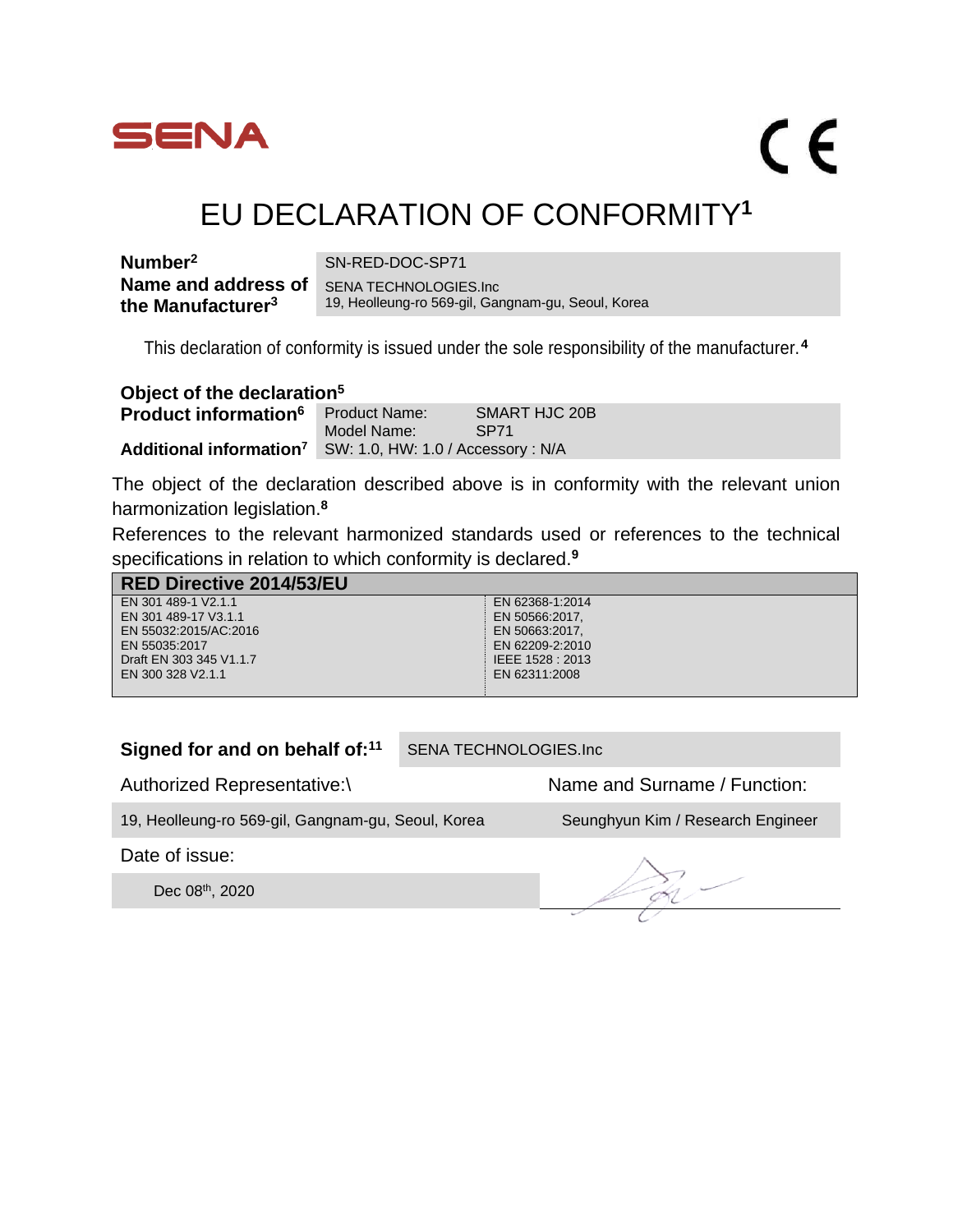## ANNEX (EN/BG/ES/CS/DA/DE/ET/EL/FR/GA/IT/LV/LT/HU/MT/NL/PL/PT/RO/SK/SL/FI/SV/TR/NO/HR/IS)

- (EN)EUDeclarationofConformity/(IBG)IEKI)APALIV/R3ACЪOTBETCTBVEC/XBJ/CKBAHV/RTAHAEC/(ES)DeclarationofConformitad/(CS)EU-<br>Overensstemmelseserklæring/(IDG)IEKI)APALIV/R3ACЪOTBETCIVAstavusdeklaratsioon/(EL)AH∧ΩΣHΣΥΜΜΟΡΦΩΣHΣΕ
- 
- (EN)Nameandaddresser(MeManufacturer/(BG)Haume-nopa-memperaturer/Respective for the thermal and the same of the<br>Shaw and the specific server in the specific server (DS)Haume-memperaturer (CS)Namenter (CS)Namenter (CS)Name
- ođača**/(IS)**Nafnogheimilisfangframleiðanda<br>**4 GEN)Thisdeclarationofconformityisissuedunderthesoleresponsibilityofthemanufacturer/(BG)Занастоящатадекларациязасъответствиеотговорностносиединственопроизво**
- дителят/**(ES)**Lapresentedeclaracióndeconformidadseexpidebajolaexclusivaresponsabilidaddelfabricante/**(CS)**Totoprohlášeníoshoděvydalnavlastníodpovědnostvýrobce/(DA)Denneov<br>erensstemmelseserklæringudstedespáfabrikantensansv bliesouslaseuleresponsabilitédufabricant/(GA)Eisítearandearbhúcomhréireachtafaoifhreagrachtaonairammhonaróra/(IT)Lapresentedichiarazionediconformitàèrilasciatasottolarespons<br>abilitàesclusivadelfabbricante/(LV)ŠTatbilstības
- utusonannettuvalmistajanyksinomaisellavastuulla/**(SV)**Dennaförsäkranomöverensstämmelseutfärdaspåtillverkarensegetansvar/**(TR)**Buuygunlukbeyanı,imalatçınınsorumluluğualtında<br>verilir/**(NO)**Dennesamsvarserklæringenerutstedtpå núteingönguáábyrgðframleiðanda
- (EN)Objectofthedeclaration/(BG)Οδeκτнaдeκлapaциятa/(ES)Objetodeladeclaración/(CS)Předmětprohlášení/(DA)Erklæringensgenstand/(DE)GegenstandderErklärung/(ET)Deklare<br>httavese/(EL)Σκοπόςτηςδήλωσης/(FR)Objetdeladéclaration/(G
- (EN)Productinformation;ProductName;ModelName/(BG)Информациязапродукта,иметонапродукта,иметонамодела/(ES)Informacióndelproducto;nombredelproducto;nombredelproducto;nombredelproducto;nombredelproducto;nombredelproducto;nomb ;Tootenimetus;Mudelinimi/**(EL)**Πληροφορίεςγιατοπροϊόν,όνομαπροϊόντος,όνομαμοντέλου/**(FR)**Informationsurleproduit;Nomduproduit;Nomdumodèle/**(GA)**FaisnéisTáirge;AinmTáirge;<br>AinmMúnla/(IT)Informazionisulprodotto;denominazion **(NL)**Productinformatie,Productnaam;Modelnaam/**(PL)**Informacjeoprodukcie;nazwaproduktu;nazwamodelu/**(PT)**Informaçãosobreoproduto;NomedoProduto;DesignaçãodoModelo/**(RO)**<br>InformatiidespreProdus;DenumireProdus;NumeModel/**(SK)**
- mallinimi/**(SV)**Produktinformation;produktnamn;modellnamn/**(TR**)Ūrūnbilgileri;ŪrūnAdı;ModelAdı/**(NO)**Produktinformasjon,Produktnavn,Modellnavn/**(HR)**Podatcioproizvodu;Nazivproiz<br>voda;Nazivmodela**/(BS)**Vöruupplýsingar;Nafn L)Συμπληρωματικέςπληροφορίες/(FR)Informationssupplémentaires/(GA)Faisnéisbhreise/(IT)Ulterioriinformazioni/(LV)Papilduinformācija/(LT)Papildomainformacija/(HU)Kiegészítőinf<br>ormációk/(MT)Informazzjoniaddizzjonali/(NL)Aanvu
- e/(EN)Dodatnipodatki**/(FI)**Lisätietoia/**(SV)Ytterligareinformation/(TR)Etbilgareinformation/TR)Philegascophysninger/(HR)Dodatneinformation/EGI)Dodatneinformation/EGI)Nibotofarupphysingare<br>(ЕМ)Theobjectoffthedeclarationdes**
- **(EL)**Οστόχοςτηςδήλωσηςπουπεριγράφεταιπαραπάνωείναισύμφωνοςμετησχετικήενωσιακήνομοθεσίαεναρμόνισης/**(FR)**L'objetdeladéclarationdécritcidessusestconformeàlalégislationd'harmonisationdel'Unionapplicable/**(GA)**TácuspóirandearbhaitheathuariscítearthuasigcomhréirlereachtaíochtábharthaumchomhchuibhiúdechuidanA<br>nītais/**(IT)**L'oggettodelladichiarazionedicusopraèc
- **(NL)**HethierbovenbeschrevenvoorwerpisinovereenstemmingmetdedesbetreffendeharmonisatiewetgevingvandeUnie/**(PL)**Wymienionypowyżejprzedmiotniniejszejdeklaracjijestzgodnyz<br>odnośnymiwymaganiamiunijnegoprawodawstwaharmonizacyjn pismiUnie**/(SL)**PredmetnavedeneizjaveuskladujesmjerodavnimzakonodavstvomUnijeousklađivanju**/(Fl)**Edelläkuvattuvakuutuksenkohdeonasiaakoskevanunioninyhdenmukaistamislai<br>nsäädämönvaatimustenmukainen/**(SV)**Föremåletförtöäkran
- yamegfelelavonatkozóunióshamonizációsjogszabályoknak/(IS)EfniofangreindraryfirlýsingarerísamræmiviðhlutaðeigandistaðlaðalöggjöfEvrópusambandsins<br>(EN)Referencestotherelevantharmonisedstandardsusedorreferencestothetechnical нитехармонизиранистандартиилитехническитеспецификации,спрямокоитоседекларирасъответствието/**(ES)**Referenciasalasnormasarmonizadaspertinentesutilizadas,oreferenc<br>iasalasespecificacionestécnicasrespectoalascualescedeclarala )AngabedereinschlägigenharmonisiertenNormen,diezugrundegelegtwurden,oderAngabedertechnischenSpezifikationen,fürdiedieKonformitäterklärtwird/(ET)Viitedkasutatudasjakohast<br>eleühtlustatudstandarditelevõiviitedtehnilistelespe εχνικώνπροδιαγραφώνμεβάσητιςοποίεςδηλώνεταιησυμμόρφωση/**(FR)**Référencesdesnormesharmoniséespertinentesappliquéesoudesspécificationstechniquesparrapportauxquellesla<br>conformitéestdéclarée/**(GA)**Tagairtídonacaighdeáinchomhc lepertinentinormearmonizzateutilizzateoriferimentiallespecifichetecnicheinrelazioneallequalièdichiaratalaconformità/(LV)Norādesuzattiecīgajiemsaskanotajiemstandartiemvainorādesu<br>ztehniskāmspecifikācijām,attiecībāuzkotiekde istandardsarmonizzatirilevantilintużaw,jewreferenzigħall-ispeċifikazzjonijietlib'relazzjonigħalihomqedtiġiddikjaratal-konformità/<br>**(NL)**Vermeldingvandetoegepastegeharmoniseerdenormenofvandetechnischespecificatieswaaropdeco

zowanych,którezastosowano,lubdospecyfikacjitechnicznych,wodniesieniudoktórychdeklarowanajestzgodność/**(PT)**Referênciasàsnormasharmonizadasaplicáveisutilizadasouàsespecif<br>icaçõestécnicasemrelaçãoàsquaisédeclaradaaconformida mitatea/**(SK)**Prípadnéodkazynapríslušnépoužitéharmonizovanénormyaleboodkazynatechnickéšpecifikácie,nazákladektorýchsavyhlasujezhoda/**(SL)**Napotilanauporabljeneusklajenest andardealinapotilanatehničnespecifikacijezaskladnost,kisonavedenenaizjavi/**(FI)**Viittausniihinasiaankuuluviinyhdenmukaistettuihinstandardeihin,joitaonkäytetty,taiviittausteknisiineritel<br>miin,joidenperusteellavaatimustenmuk igtvilkaöverensstämmelsenförsäkras/**(TR)**llgiliuyumlaştırılmışkullanılanstandartlarveyauygunlukbeyanileilgiliolarakteknikreferanslarreferanslar/(NO)Henvisningertilderelevanteharmoni<br>sertestandardenesomerbruktellerhenvisnin

- (CN)Thenotifiedbody;performed;andissuedthecerificati(BG)inorudyuapaims/interactional (CN)Clear (CN)Clear (CN)Clear (CN)Clear (CN)Clear (CN)Clear (CN)Clear (CN)Clear (CN)Clear (CN)Clear (CN)Clear (CN)Clear (CN)Clear (CN)Cl
-